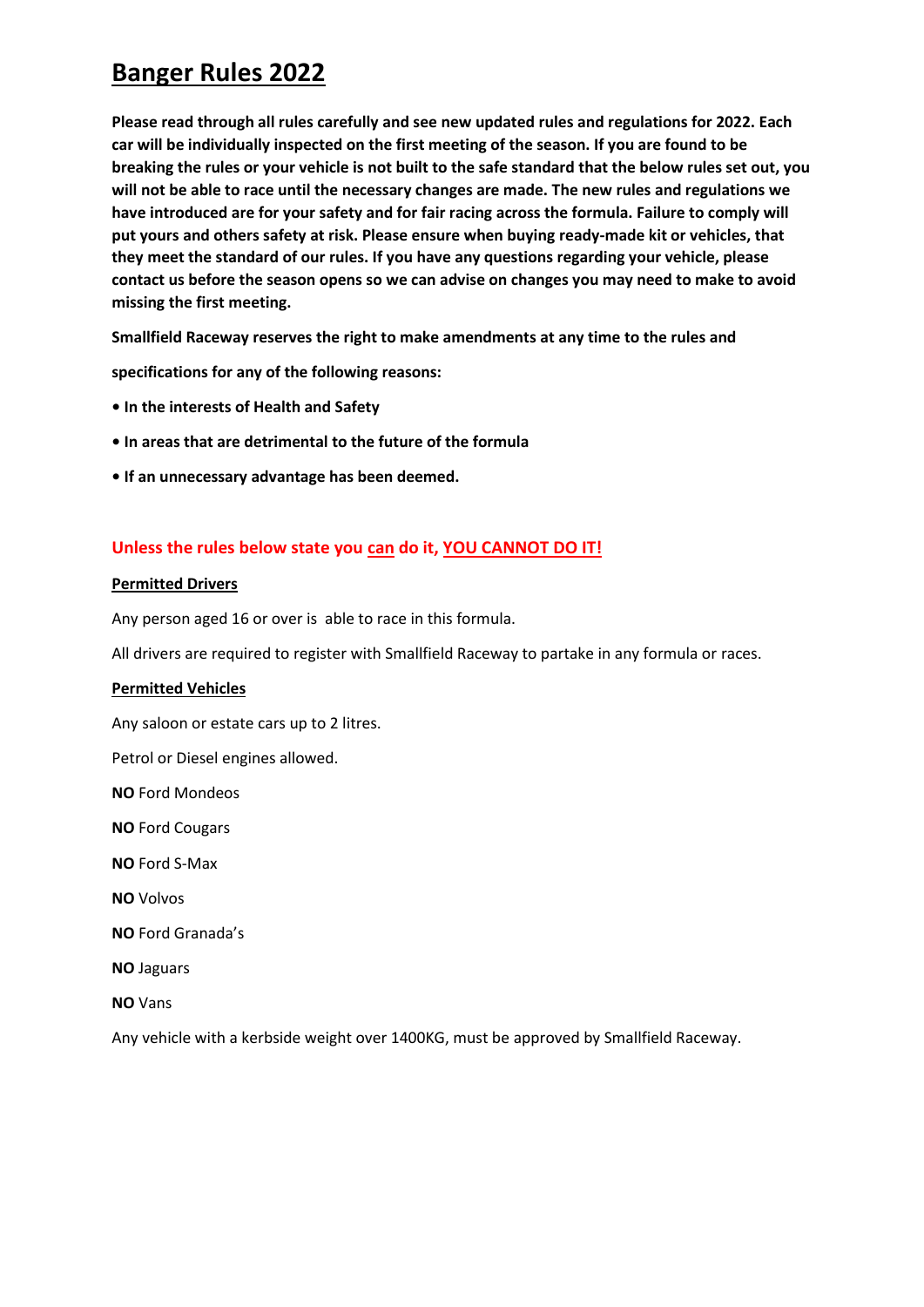### **The Body Shell**

The interior of the vehicle must be gutted of all materials.

The dashboard must be completely removed.

All vehicles must be fitted with a number fin plate. You will not be lap scored if you do not have a fin plate on your vehicle.

### **Engine**

Engine Swapping is allowed but must be make to make. Example – You cannot put a Ford engine in a Rover vehicle.

Oil filter guards are allowed but must be to the size of the oil filter. These are only allowed if oil filter is forward facing. Any that are deemed to be oversize will be made to remove from vehicle.

Silencers must be fitted and effective at the beginning of the race meeting.

All cars must be fitted with a fully working isolator switch that can be easily accessed from the outside of the vehicle.

Clutch guards are allowed 100mm x 100mm maximum no more than 2 bolts holding it on.

Locked Diffs are permitted.

Exhaust must have a minimum of one silencer.

All cars must be fitted with a cut-off switch accessible from outside of the vehicle.

### **Fuel and Batteries**

All fuel and electric cables must run inside the car. All fuel lines must have minimum joints.

2-gallon fuel tank maximum to be fitted inside vehicle and separated by a box or fire wall from the driver.

Fuel tank must be bolted to the H frame and must be Steel ONLY.

A one way valve must be used.

A fuel cut off switch must be fitted and easily accessed by the driver.

No motor bike tanks, gas bottle or fire extinguishers to be used as petrol tanks

Battery to be located securely on the H frame.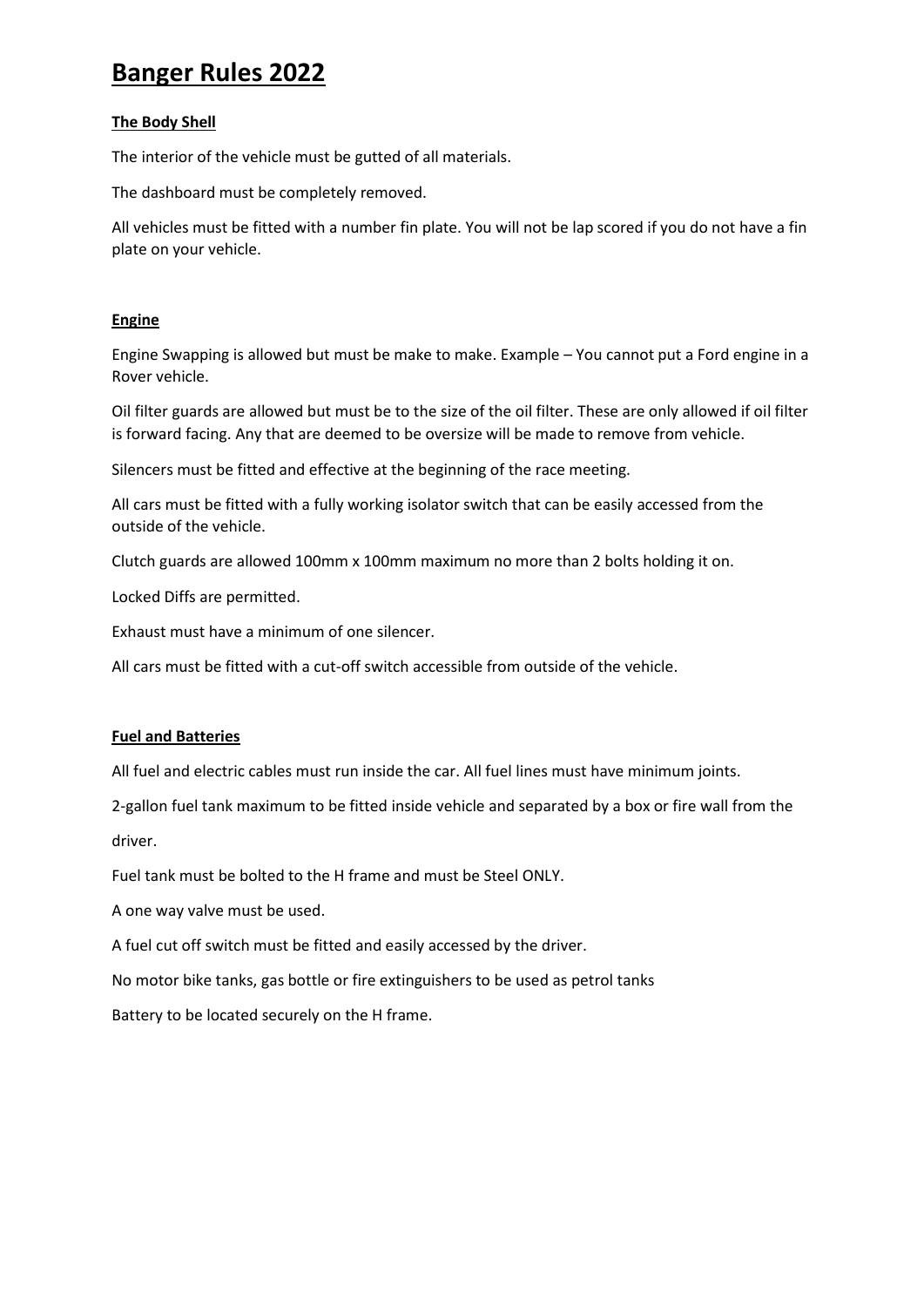### **Build**

All Cars **MUST** be fitted with a H Frame and must have 4 M12 bolts through the roof and 4 M12 Bolts through the floor. It is advised to bolt to your door bar and side plate through your H frame sides.

A floor plate is **Compulsory**. A minimum size 300mm x 300mm floor plate MUST be fitted to the driver's floor pan with a minimum of 4 bolts M12 and a minimum thickness of 6mm.

A protective door plate must be bolted to the outside on the driver's door. This must have bolts through the A and B pillar, a minimum of 4 bolts, 10 inches high, 9mm thick and must go 6" past the A and B pillar. Pillar bolts must be minimum thickness of M16 (24mm Nut size).

Maximum 4 bolts per panel, excluding driver's door.

Original Bumpers only or the only other bumper allowed is a 3mm strip, no deeper than 100mm. This can be folded around the chassis and bolted on with 1 bolt each side. This must NOT be welded. If the bumper is found to be welded, you will be required to remove the bumper.

Corner plates are to be a maximum size of 400mm x 400mm.

4 bonnet pins allowed, but only 2 crush tubes. The crush tubes cannot be welded or bolted. On a vehicle with no inner wings, you may bolt or weld a piece of box or angle to the chassis, but it must not be any longer than 100mm. Maximum of two bolts – maximum size M16. Crush tubes must not slot in.

Box section in the rear door cannot be longer than the rear of the H frame.

Focus Chassis may be cut back, but **NO STRENGHTINING** in the chassis. Chassis' will be spiked every time to check for strengthening.

Dizzy guards are permitted. The must be a maximum of 100mm x 100mm and mounted with a maximum of 4 bolts. Dizzy guards must not be bolted, touching or connected to water tanks in any way.

Water tanks are permitted, but only across bulkhead. Tank must not come further forward than the front face strut tops. Anything other than the above will be required to be moved.

A full 5-point harness MUST be fitted being either attached to the H frame or the floor using a minimum of M12 (19mm) bolt. This must be fitted around the H Frame.

Driver's seat must be securely tied in through the seat to the H frame. NOT the headrest. Minimum of two times.

The **ONLY** permitted welding is to be the driver's door and corner plates. Unlimited welding allowed on driver's door. Corner plates can only be stitch welded on (2 inches) NOT seam welded.

Solid engine and gearbox mount can be fitted but, can be no longer that 6 inches and must not be a guard for anything (Sump). The engine/gearbox mount can only be bolted to the engine/gearbox by using a maximum of 4 bolts. The mounts can be bolted through the chassis using a maximum of 1 Bolt, maximum size of M16 (24mm Nut).

Engine mounts must not protect water outlets.

Radiators are also permitted and are permitted to be relocated under the bonnet only.

No Camber Allowed.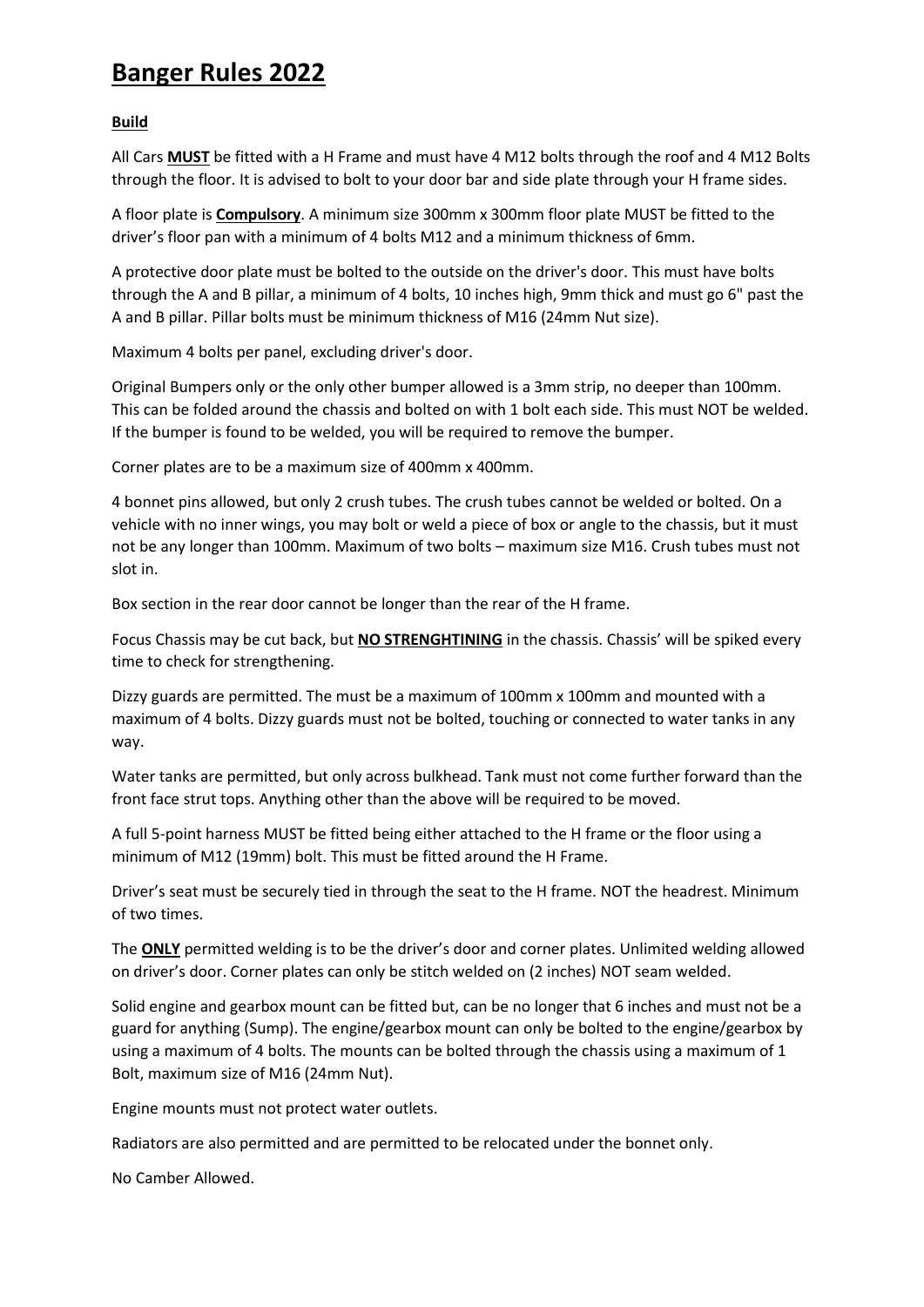You may use any wheel or tyre.

No coil overs.

### **Crash Helmets, Overalls, Gloves and Balaclavas**

Helmets must be of a minimum standard as directed by British Oval Racing Safety Executive (B.O.R.S.E). NO POLYCARBONATE helmets are allowed. It is important that the helmet fits the driver correctly and that manufacturers guidelines are followed. This Also applies to the passenger. The current permitted helmet standards for all drivers are:

- FIA 8860-2010
- FIA 8859-2015
- FIA 8860-2018
- FIA 8860-2018 ABP
- SNELL SA2010
- SNELL SA2015
- SNELL EA2016
- SNELL SA2020
- SFI FOUNDATION 31.1A
- SFI FOUNDATION 31.2A
- SFI FOUNDATION 31.1
- ECE R22.05

The helmet must fit the driver correctly and once approved by our scrutineer display the Smallfield Raceway 2022 approval sticker.

It is **Mandatory** to wear Fire retardant, clean, un-torn racing overalls that are clearly marked with fireproof safety standard .

It is **Mandatory** to wear Fire retardant Gloves also clearly marked with the fireproof safety standard.

It is **Mandatory** to wear Fire retardant Balaclavas clearly marked with the fireproof safety standard. T

All of the above must be present at scrutineering.

Failure of any of the above will result in being unable to race.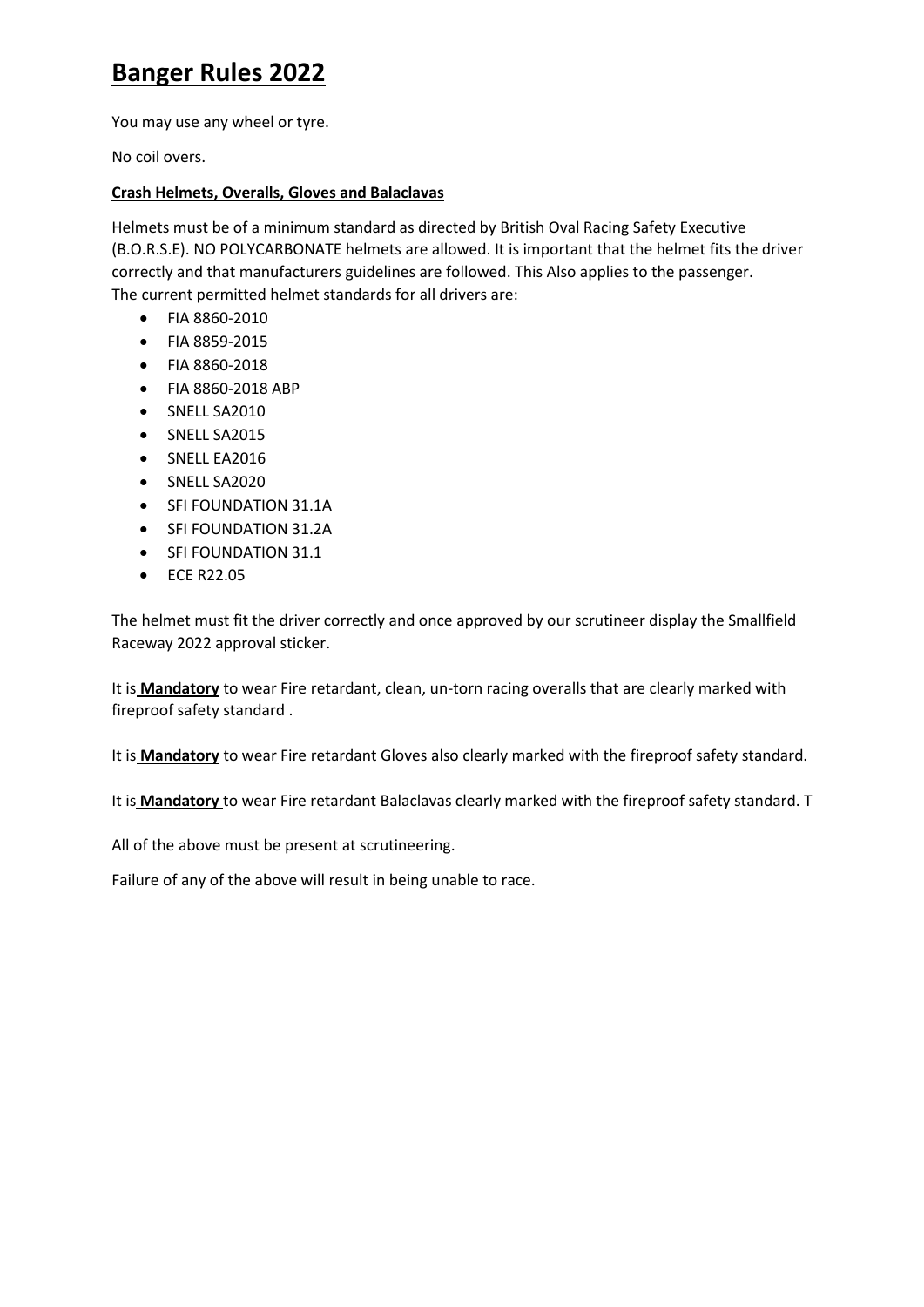### **Flags**

All flags must be obeyed.

All production formulas are strictly non-contact if deliberate contact is seen you WILL be black

flagged.

The Red flag indicates to stop racing, any driver deemed moving on a red flag will be penalised at the clerk's discretion.

The black flag is a disqualification and you must retire to infield and remain in your vehicle unless advised otherwise by track marshals.

Punctures will be black flagged unless on the o/s/r and not causing track damage.

A rolled black flag will be shown as a warning for contact. If the offender persists then a black cross

board will be shown. This is a 1-place deduction and can be shown as many times as we feel needed.

If the driver still persists then it will result in being loaded for the rest of the meeting or longer. This will be decided at the clerk of the course's discretion.

The yellow flag indicates a danger or obstruction on track.

A waved yellow means move into single file and drop your speed to 10mph in the race order that the yellows came out on. Any drivers jumping positions on a waved yellow will be black flagged.

The Blue flag means hold your line. Failure to hold your line after three blue flags will result in a black flag.

### **Roof Grades**

All drivers will start the new season at the roof grade they finished with from the previous season. This could be subject to change at the clerk of the course discretion.

It is the drivers responsibility to start at their correct roof grade. If you do not line up at the correct roof grade you will not be lap scored.

If you win a heat you start from the back of your current roof grade.

Roof grades will be changed for the start of the next meeting not during the current one.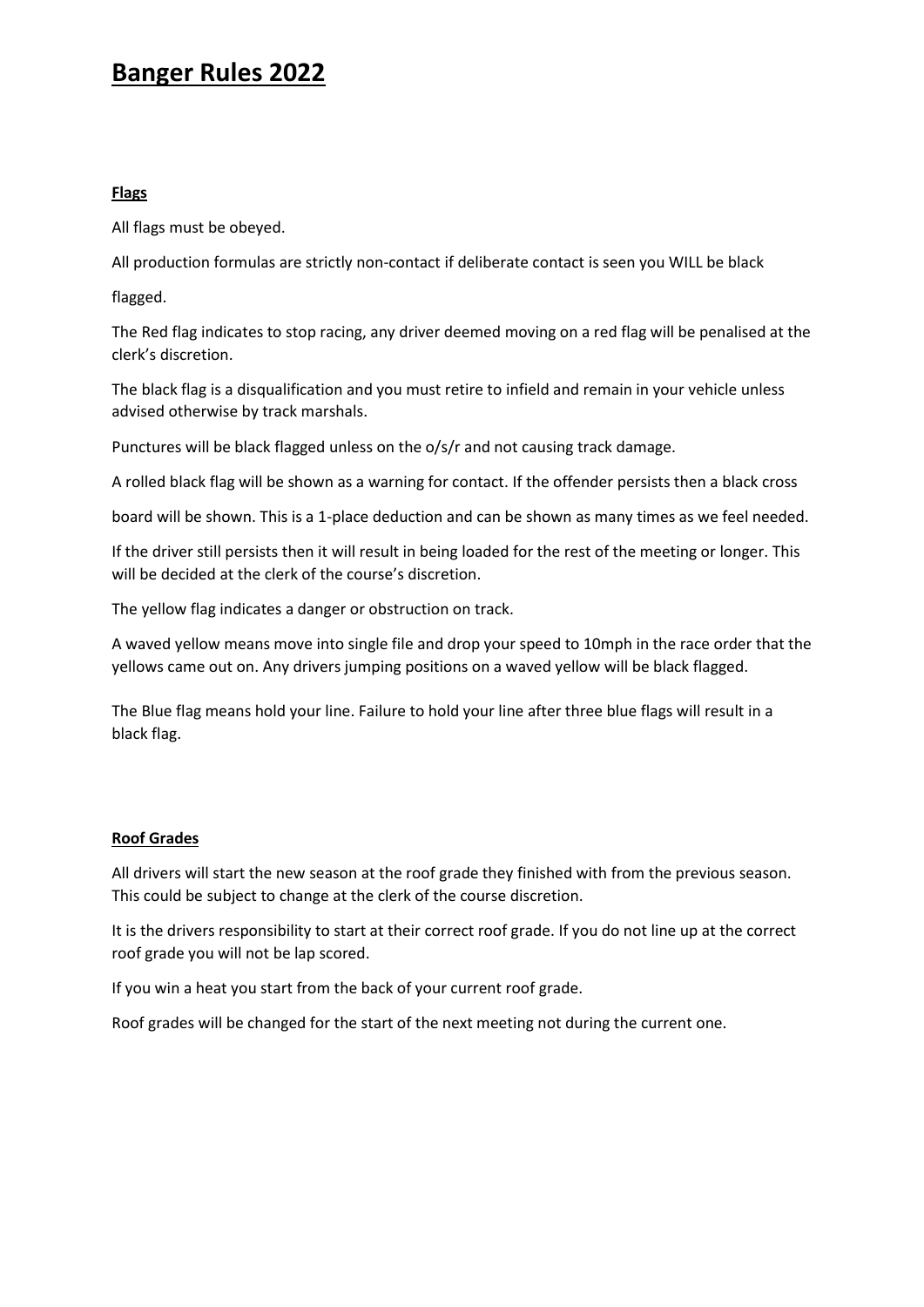### **Accusations and Raceway Conduct**

Any accusations of cheating, adapting or illegally modifying vehicles will be taken very seriously and investigated by the clerk of the course and promotors.

If you are suspected of illegally modifying your vehicle, there will be a £500 retainer put on your vehicle. This means that your engine will be stripped. Both parties must be present, and stripping of the engine must be overseen by a race official. If found to be illegally modifying or adapting your vehicle the retainer fee will be returned to the other party. If found to NOT be illegally modifying or adapting your vehicle, you will keep the retainer fee.

Any social media outbursts that are detrimental to the raceway could result in a ban.

Any aggressive behaviour, verbal or physical towards any member of staff will result in a life ban from the raceway.

Family member and friends of drivers should also see above two rules as it will still result in a ban for the associated driver.

No one is permitted inside the race control paddock, if you need to speak to race control or clerk of the course please ask the marshal on the gate and they will contact us.

As a raceway we reserve the right refuse anyone entry to track and to let anyone race if we feel the need to stop you.

You may not get out of your car while racing is going on. Unless instructed by a Marshal then stay in your vehicle.

Any person that enters the raceway without authorisation will be banned for the next meeting. If this happens again you will be banned for the season.

All rubbish should be taken home with you. If you make the mess tidy the mess.

Any damages or vandalism to our raceway and our property will result in a ban.

Smallfield Raceway has a zero tolerance policy for drug use. If you are found to be using drugs on our premise, you will receive a ban.

Smallfield Raceway has a zero tolerance policy on violence and fighting. Any violence or fighting will result in a ban.

Bangers - The following track contact rules apply:

- 1. NO Following In
- 2. NO Turning Around